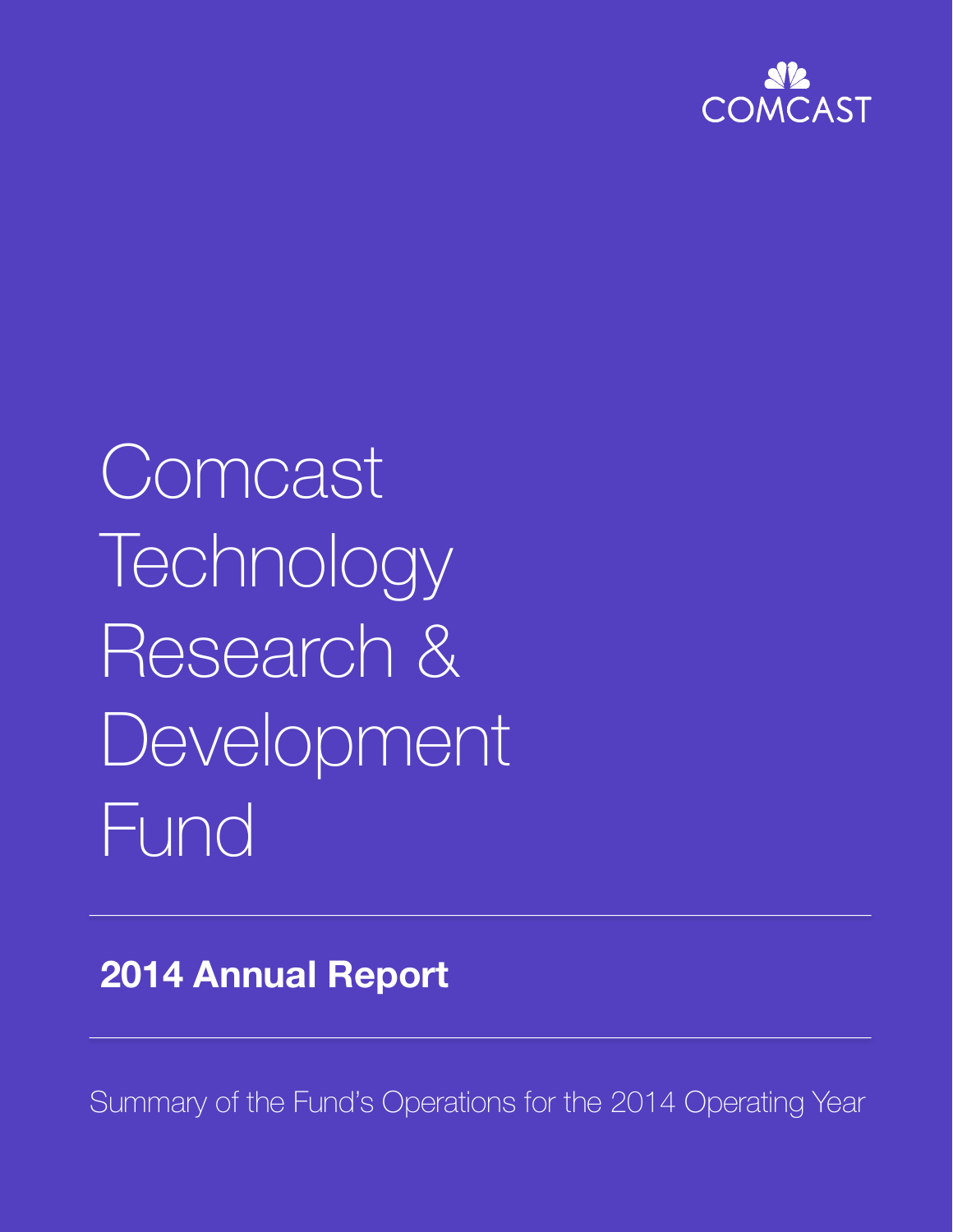# Comcast Tech R&D Fund At a Glance: 2014 **Summary**

#### **Background**

Comcast created the Comcast Technology R&D Fund to identify and support important research that has the potential to advance broadband, the Internet and the global open-source community. The fund was established as a resource for researchers working on smaller and mid-sized technology projects that may not qualify for larger national grant programs.

Grants range from \$3,000 for smaller projects, up to more than \$100,000 for medium-term research efforts. A cross-functional team of technology and business leaders within Comcast reviews grant applications and directs funding where it is most needed, and can have the greatest potential impact. The fund enjoyed a 7-figure funding commitment from several internal groups within Comcast in 2014, and that level has been renewed for 2015.

In the second full year of the grant program, Comcast disbursed virtually the entire annual fund across a range of deserving applicants. Combined, the fund issued grants to 21 applicants in seven countries.

#### **Objectives and Key Criteria**

pioneering new approaches. Among the factors,<br>the fund seeks projects that: The fund was created to advance the Internet and open-source technology, and seeks to identify research projects that move technology forward by tackling difficult problems or the fund seeks projects that:

- *Address critical cybersecurity threats*
- *Advance the deployment and adoption of IPv6*
- *Strengthen important open-source projects*

#### **Approach**

The fund offers three types of grant:

- **General Research Grants** (12 of 21 grants in 2014) – These unrestricted grants are given to support researchers at colleges and universities. They are geared toward supporting research in a range of fields relevant to the Internet and online communication.
- **Open Source Development** Grants (9 of 21 grants in 2014) – Comcast is an active participant in the global open source community. These grants are intended to support the creation and advancement of important open source projects, including those that may not have immediate business value, but which carry the potential for important technological development.
- **Targeted Research Grants** (0 of 21 grants in 2014) – Targeted research grants are set aside for research projects that may be suggested by Comcast, but which require specialized technological or academic expertise. Applicants for these grants may be organizations, academic institutions, or individuals.

#### **2014 Highlights**

Researchers we funded in 2014 included:

- *April Lorenzen of Dissect Cyber*, who received an open-source development grant to investigate a dangerous and widespread class of cybersecurity threats that exploit the Internet port (Port 53) used to deliver DNS traffic.
- *Ondrej Filip and Bedrich Kosata*, who received an open-source development grant to build open-source Internet routers for home- and small-office environments.
- *The AfterSchool Alliance*, which received a general research grant to conduct research into how Science Technology Engineering and Math (STEM) education is being incorporated into major after-school programs.

#### **Looking Forward**

to apply visit **techfund.comcast.com**. Grants for the 2015 funding year have begun, and Comcast continuously reviews applications to identify new, worthy projects. For more details, or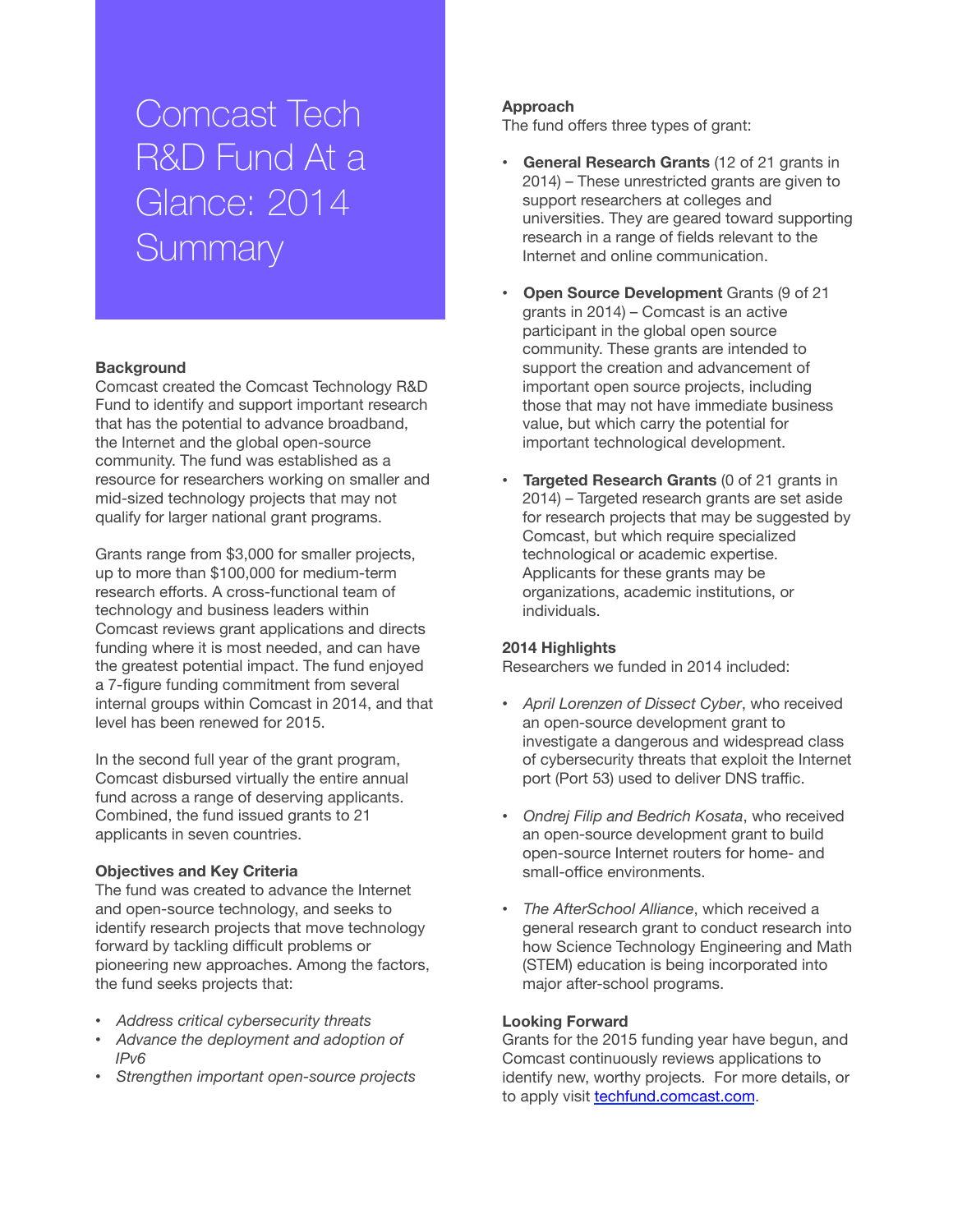#### **Grant Categories**

#### **1: GENERAL RESEARCH GRANTS**

A General Research Grant provides an unrestricted award of funds to support researchers at colleges and universities. These grants are focused on supporting excellent technical or policy research in a wide variety of fields that are relevant to the Internet broadband industry. In general, applicants are encouraged to consider grants that may have a cooperative focus, whereby researchers can be matched with a Comcast engineering or policy liaison that will be involved with the research.

#### **2: TARGETED RESEARCH GRANTS**

While many Targeted Research Grant ideas may be suggested or generated by our internal teams, we may also fund specific research suggested by submitters that is also of interest to Comcast or to the Internet broadband industries. In contrast to General Research Grants, Targeted Research Grants are more narrowly tailored and typically study more specific issues. Applicants are encouraged to consider grants that may have a cooperative focus, whereby researchers can be matched with a Comcast engineering and policy liaison that will be involved with the research. Applicants for these grants may be organizations, academic institutions, or individuals.

#### **3: TARGETED OPEN SOURCE DEVELOPMENT GRANTS**

commate in areas of interest to<br>Comcast or of benefit to the Internet<br>and broadband industries. This can Targeted Open Source Development Grants are intended to fund new or continued development of open source software in areas of interest to and broadband industries. This can fund a range of development, from adding specific features to an existing open source project, to general support of an open source project in which we are interested. Applicants for these grants may be organizations, academic institutions, or individuals.

# **Recipients**

| #  | <b>Recipient</b>                                                                                                                                        | <b>Grant Type</b>              |
|----|---------------------------------------------------------------------------------------------------------------------------------------------------------|--------------------------------|
| 1  | April Lorenzen - Dissect<br>Cyber                                                                                                                       | Open Source Development        |
| 2  | Open Home Health & Fitness<br>Monitor and Aggregators for<br>the Internet of Things                                                                     | <b>General Research</b>        |
| 3  | <b>Cooperative Association for</b><br><b>Internet Data Analysis</b><br>(CAIDA) - University of<br>California, San Diego<br><b>Supercomputing Center</b> | <b>General Research</b>        |
| 4  | Ruby Version Manager,<br>Version 1.X                                                                                                                    | Open Source Development        |
| 5  | <b>Research Secure &amp; Usable</b><br><b>Game CAPTCHAs</b>                                                                                             | <b>General Research</b>        |
| 6  | <b>Internet Protocol Journal</b><br>Publication                                                                                                         | <b>General Research</b>        |
| 7  | Open Source Home Gateway<br>Software Project at CZ.NIC                                                                                                  | Open Source Development        |
| 8  | <b>Study on Perceptually</b><br>Optimized Video Encoding for<br><b>Bandwidth Reduction in Video</b><br><b>Services</b>                                  | <b>General Research</b>        |
| 9  | <b>OpenSSL Open Source</b><br><b>Project Support</b>                                                                                                    | Open Source Development        |
| 10 | <b>High Efficiency Video Codec</b><br>Research - University of<br><b>Texas at Arlington</b>                                                             | <b>Open Source Development</b> |
| 11 | <b>CPE Security Research -</b><br><b>Hyperion Gray</b>                                                                                                  | Open Source Development        |
| 12 | Open Source Development of<br>JITSI WebRTC Videobridge                                                                                                  | Open Source Development        |
| 13 | Research Into and Open<br>Source Development of An<br>Improved memcached-Based<br>In-Memory Distributed Cache -<br><b>Lehigh University</b>             | <b>General Research</b>        |
| 14 | IPv6 Routing Research -<br><b>Drexel University</b>                                                                                                     | <b>General Research</b>        |
| 15 | Email Interception Research -<br>Georgetown University                                                                                                  | <b>General Research</b>        |
| 16 | Study on Measuring the<br>Known-Known and Known-<br>Unknown in Network Security                                                                         | <b>General Research</b>        |
| 17 | Study on IPv6 - Asia-Pacific<br><b>Network Information Center</b><br>(APNIC)                                                                            | <b>General Research</b>        |
| 18 | <b>Support for MAAWG</b><br>Participation at the Instanbul<br>Internet Governance Forum<br>(IGF)                                                        | <b>General Research</b>        |
| 19 | Development of Email Cypto<br><b>Test Suite</b>                                                                                                         | Open Source Development        |
| 20 | Develop Apache HTTP Client                                                                                                                              | Open Source Development        |
| 21 | <b>Afterschool Alliance</b>                                                                                                                             | <b>General Research</b>        |

#### **GRANTS MADE BY GEOGRAPHY:**

these grants may be organizations,<br>
USA 15; Australia 1; Switzerland 1; Turkey 1; Czech<br>
Denublis 1: Express 1: Operation Republic 1; France 1; Greece 1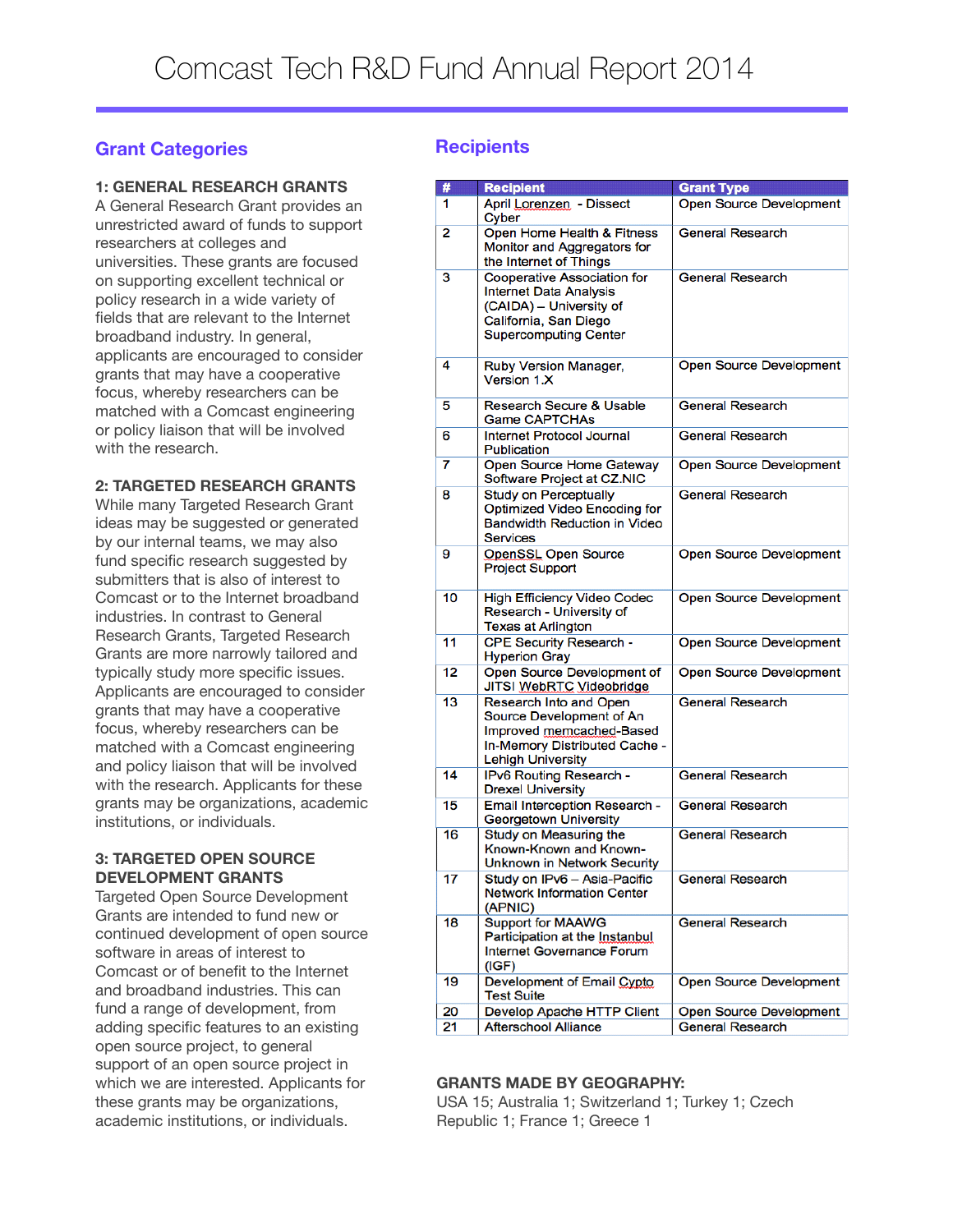# **Individual Grant Details and Progress Reports**

What follows are descriptions of al the grantees funded by the Tech R&D Fund in the 2014 funding year, including the type of grant, the status of the research and brief synopses provided by the grantees.

### **April Lorenzen – Dissect Cyber**

*Grant type: Open Source Development* **DNS Resolver Reputation and Analysis** The proposed research aims to illuminate the nature of malicious port 53 outbound traffic that currently exists in almost all networks. Port 53 legitimate use is for DNS queries and DNS queries may use either UDP or TCP. Malicious activity has found a haven here because port 53 is so commonly used for legitimate traffic, relatively little understood, and often ignored. All types of data can be passed through port 53, sometimes disguised as DNS traffic, sometimes encrypted, sometimes chunked down to UDP size limits and sometimes utilizing TCP for unlimited size. Completely standard DNS queries make a robust and rich signaling tool for criminal activities. Specialized recursive resolvers can accomplish well-known malicious business models including ad revenue generation and phishing. Malicious authoritative name servers are the first resource that every cybercrime victim connects to, where the miscreants are enjoying the extra control benefits of running their own servers.

#### **Status / Outcome: Work In Progress**

#### **Ira Laefsky**

*Grant type: General Research* **Open Home Health And Fitness Monitor And Aggregator For The Internet Of Things**

# **Status / Outcome: Completed**

#### **K.Claffy and M.Luckie – Cooperative Association for Internet Data Analysis**

**(CAIDA) – University of California, San Diego Supercomputing Center** *Grant Type: General Research*  **Monitoring and Visualizing Internet Outages**

We propose to develop, test, and validate new tools and methods to infer congestion at AS interconnection points between high-profile transit providers, content providers, and access ISPs. Additionally, we seek to understand whether there are specific cases of congestion where other possible paths with excess capacity could support additional load. The technical challenges are to: identify the presence of congestion along a path, determine its source, and identify alternative paths. We have unique infrastructure, topology data, and measurement and analysis methods that will allow us to discover and evaluate evidence of unnecessary congestion. Understanding how the interacting incentives of different networks are reflected in performance, and the resulting impact on the rest of the Internet industry, is largely uncharted territory. Such research however carries implications for not only network technology and operations, but also broader challenges related to the evolving Internet, including technology investment, future network design, and scientific study of the Internet itself. Our independent research will inform debates in the Internet operations community, news media, and in policy circles.

#### **Status / Outcome: Work in progress**

#### **Michal Papis**

*Grant type: Open Source Development* **Maintenance of RVM 1.x (part time):**

- adding new ruby versions,
- adding support for new systems/versions,
- implementing necessary changes for new systems,
- fixing bugs,
- working with the ruby ecosystem on improving user experience
- migrate users to RVM 2.x
- possibly maintenance of RVM 2.x if users move fast

#### **Status / Outcome: Work in progress**

#### **Nitesh Saxena – University of Alabama Birmingham**

*Grant Type: General Research* 

(CAIDA) – University of California, San Diego<br>Supercomputing Center the 2014 of thwart various forms of online attacks. **Research Secure And Usable Game Captchas** Almost every online service relies upon captchas Unfortunately, existing captcha solutions (e.g.,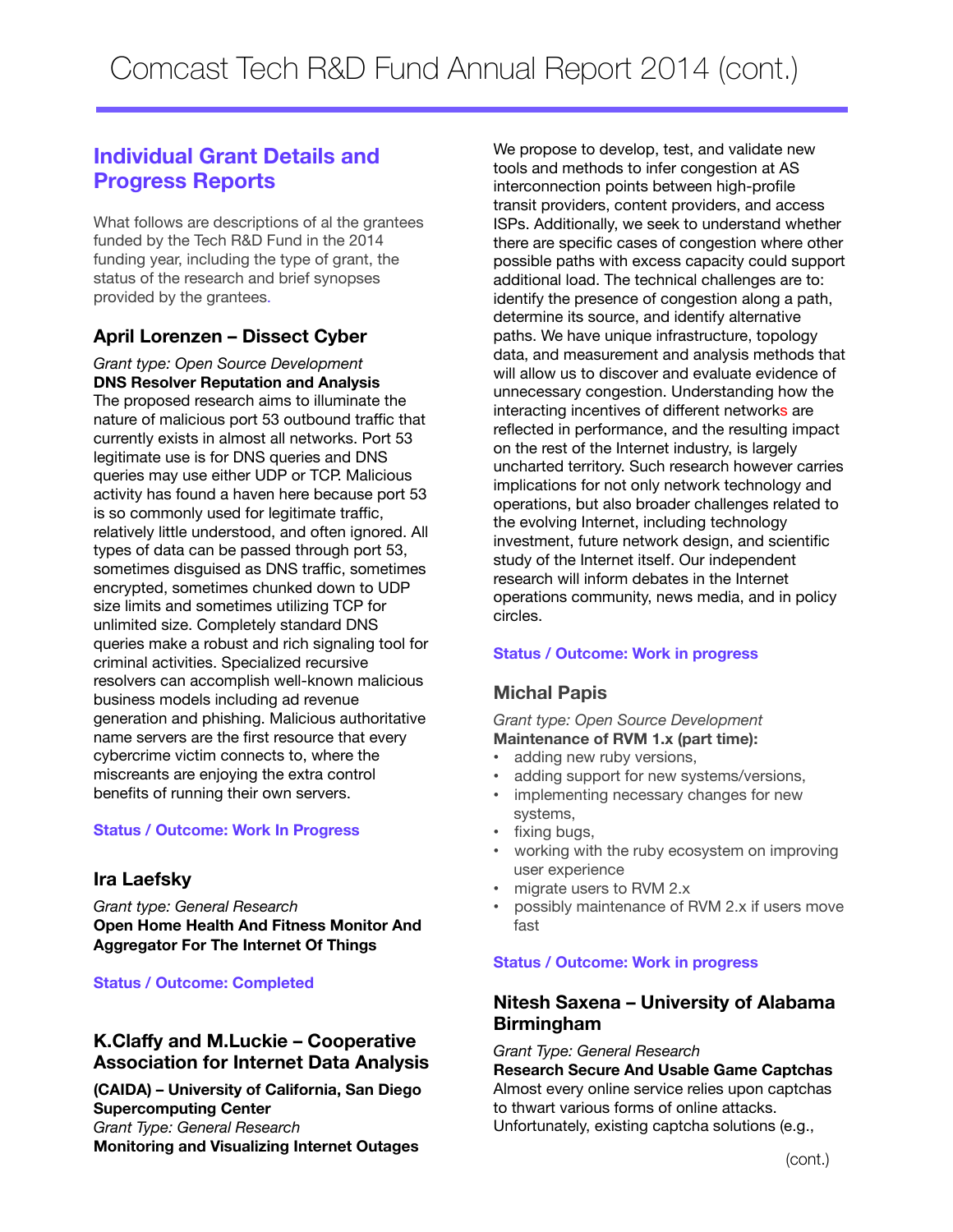those based on distorted characters embedded within an image) suffer from significant usability and security problems. They are often very difficult to solve by legitimate users, and constantly broken via automated attacks (computer programs that solve the captchas) and low-cost human-solver relay attacks (e.g., paid humans that solve the captchas on behalf of the attacker). More alarmingly, the usability degradation can be so severe on many occasions that users feel frustrated and give up using the services that deploy captchas. Consequently, companies lose customers and suffer economic losses. In this project, we break new grounds by exploring the next generation of captchas – ones based on simple computer games. Game captchas may address the aforementioned problems with existing captchas and make captcha-solving a fun activity for users. Specifically, we will focus on a broad class of game captchas -- called Dynamic Cognitive Game (DCG) captchas -- which challenge the user to perform a game-like cognitive task interacting with a series of dynamic images. We will formalize, design and implement different variations of these captchas, and systematically dissect them across: (1) automated attacks, (2) human-solver relay attacks, and (3) usability.

As an end result, this research will attempt to develop DCG captchas that are both secure (with respect to automated as well as relay attacks) and user-friendly (easy, fun and engaging for users rather than being annoying).

#### **Status / Outcome: Completed**

# **Ole Jacobsen**

*Grant Type: General Research* **Internet Protocol Journal** Support for the re-launch of the Internet Protocol Journal

2014 Annual Report **Status / Outcome: Completed**

# **Ondrej Filip, Bedrich Kosata**

#### *Grant type: Open Source Development* **Open Source Home Gateway project at NIC.CZ**

The project aims to develop open-source hardware and an operating system with

application software to create an open, secure, auto-updating and feature rich SOHO router. The project has already started and this request is for ongoing funding.

The aim of the project is to create a truly open both hardware and software - SOHO router. In 2014, the main focus will be on further development of the operating system into a generic secure and feature rich operating system for routers with DNSSEC, IPv6 and QoS being the main focus points. We plan to improve and extend our NETCONF configuration interface to support advanced functionality, such as settings dependencies, fine-grained access management, etc. In hardware, we plan to build on our current model of router Turris and fine-tune it.

**Status / Outcome: Development complete, routers delivered to Comcast for evaluation**

# **Hari Kalva – Florida Atlantic University**

#### *Grant Type: General Research*  **Study On Perceptually Optimized Video Encoding For Bandwidth Reduction In Video Services**

Description: The amount of video produced and consumed is growing at an exponential rate and is taking up an increasingly large amount of computing and communication resources. We believe, to have an immediate impact on the bandwidth used by video services, we need bandwidth reduction methods that work with existing codecs.

Open Source Home Gateway project at we can encode video with the same visual quality<br>
We can encode video with the same visual quality Video processing tasks such as compression, search, and analysis depend on what users see in videos. Psycho-visual studies have shown that perceptual and cognitive factors affect what users see when they watch video. The main goal of this research is to identify perceptual phenomena that predicts what users are likely not able to see when they watch video and exploit that knowledge to improve video compression. This project proposes to study a promising perceptual phenomenon known as temporal masking and develop effective methods to exploit this phenomena for visually lossless video compression. With this approach as optimized AVC/H.264 video (e.g., AVC/H.264 at 1 Mbps) while reducing the video bitrate.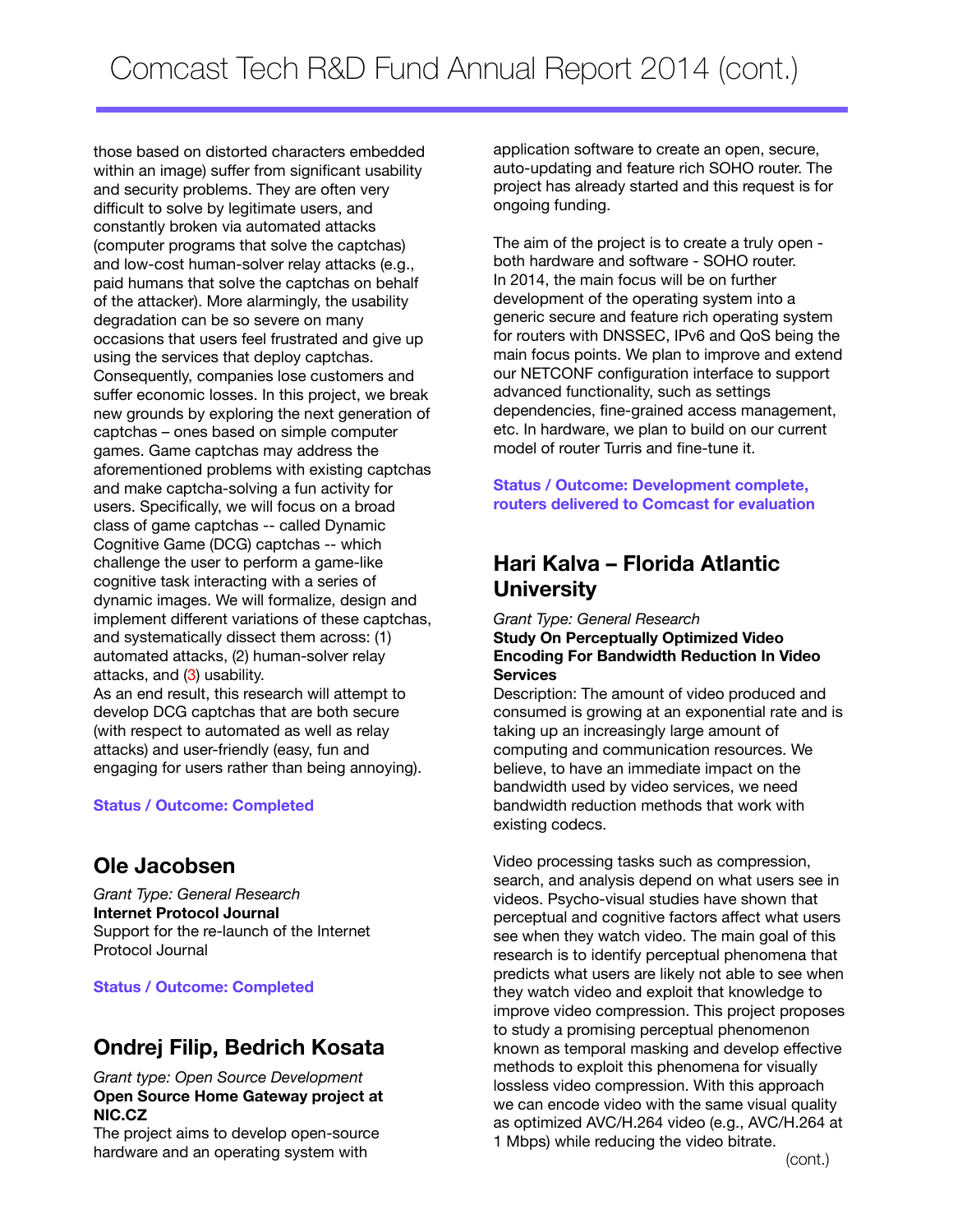Preliminary results show that we can achieve up to 14% bitrate reduction on top of optimized AVC/H.264 encoding. The proposed research is expected to result in substantial additional compression gains. With video representing increasingly large percentage of Internet traffic, these seemingly modest improvements in compression will quickly add up to substantial bandwidth savings at Internet scales. A big advantage of this approach is that the proposed approach is independent of compression algorithms and can be applied over existing video delivery infrastructure by just updating the encoders. Expected research output and publication \*

The outcomes of this project are:

- 1. A study of temporal masking for visually lossless compression
- 2. Algorithms and tools for visually lossless video coding based on temporal masking
- 3. A comparative analysis and subjective quality evaluation of proposed visually lossless coding methods
- 4. Prototype based on X.264 demonstrating the bitrate savings achieved on top of optimized AVC/H.264
- 5. Performance evaluation of gains over MPEG-2 and HEVC encoded video.

#### **Status / Outcome: Work in progress**

# **OpenSSL Foundation**

*Grant Type: Open Source Development* **OpenSSL Development Process Support** Support for the work of the OpenSSL foundation to enhance development process

#### **Status / Outcome: Completed**

# **University of Texas at Arlington**

#### *Grant type: Open Source Development*  **High Efficiency Video Codec research** High Efficiency Video Coding (HEVC) is a new

video coding standard created by the JCT-VC variety of services, the growing popularity of HD video, and the formats going beyond HD (e.g.,  $4K \times 2K$  or 8K  $\times$  4K resolution) are creating even stronger needs for compression capabilities superior to AVC's. Now mobile devices and tablet personal computers will also need to receive and display HD video. HEVC has been designed to address essentially all existing applications of previous standards and to particularly focus on two key issues: increased video resolution and the increased use of parallel processing architectures. The syntax of HEVC is generic, and its design elements could also be attractive for other application domains that have not been used by the previous standards. HEVC is targeted to provide the same quality as H.264 at about half the bit-rate and will replace soon its predecessor in multimedia consumer applications. This increasing efficiency has supported the evolution of multimedia applications towards higher spatial and temporal resolution formats (e.g. HD) and the arising of more complex applications, such as 3D video. Digital Signal Processor (DSP) technology allows the implementation of very flexible video decoders at relative low cost and low power consumption. Previously, the optimization techniques of MPEG-2, H.264 and HEVC video decoders based on DSP technology were implemented with excellent results. Here, the main concentration is on implementation of HEVC video decoder based on multicore digital signal processor in order to decode higher resolution. In a previous work, an implementation based on HM9.0 reference software was presented, but in this work, HM13.0 latest reference software will be used.

#### **Status / Outcome: Work in progress**

# **Hyperion Gray**

#### *Grant type: Open Source Development* **CPE Security research**

video coding standard created by the JCT-VC<br>group within ISO/IEC and ITU-T. An increasing exactling within each just to name a few If we can We propose researching whether it is viable to develop an automated software solution that can be run on virtually any home router to scan the device against a predefined security baseline and automatically change any noncompliant configurations to the compliant setting. There are, however, many challenges that must be overcome in order to develop a vendor-agnostic and automated solution, such as the proprietary nature of home router operating systems and the complexity and variety of configuration items and settings within each, just to name a few. If we can develop such a solution, then the average home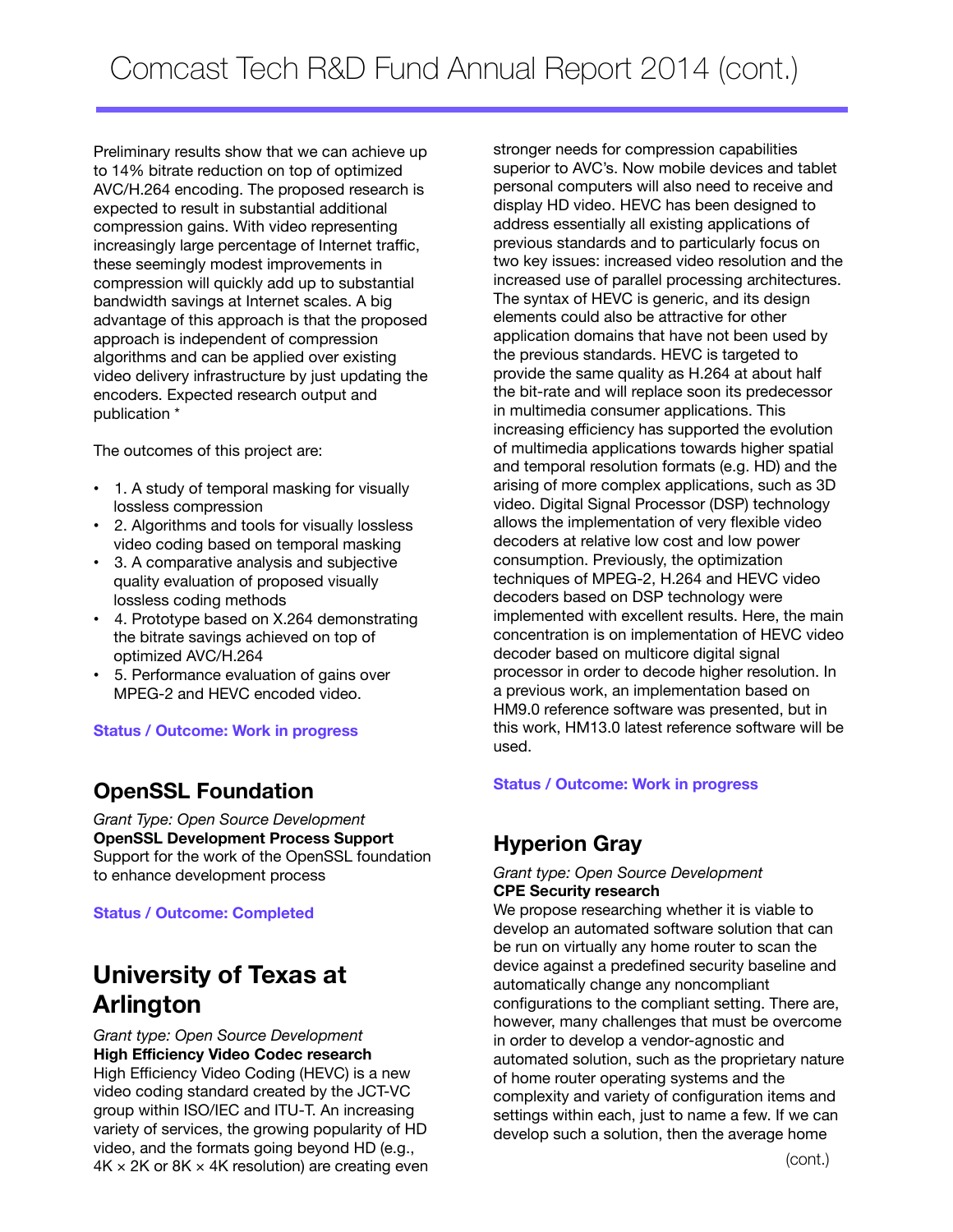user – or their ISP – could be empowered to secure their home router with nothing more than a mouse click, which would truly revolutionize home network security. Our proposed solution is distinct from current router lock-down solutions in that we are proposing a *vendor-agnostic*  solution that is *generalized and extensible*; current solutions tend to be vendor-specific and version-specific, meaning that each one must be developed individually for each model and version. Furthermore, our proposed research leading up to the development of a solution prototype would make significant contributions to the broader security community, in contrast to existing or planned proprietary solutions.

#### **Status / Outcome: Work in progress**

## **Emil Ivov**

#### *Grant type: Open Source Development* **Open Source Development of JITSI WebRTC Videobridge**

Jitsi Videobridge is a new open communications project that enables scalable, high-quality video conferences and is designed to be used for WebRTC. Currently, it already supports a number of popular use-cases including multiparty web conferences. We would like to add some important features that would make it even more versatile and useful to expand how WebRTC can be used as an application platform. These are Video Recording, Post processing capability, and a JSON / REST API. This would be released as open source code.

**Status / Outcome: Work in progress**

# **Michael Spear – Lehigh University**

#### *Grant Type: General Research*  **Research into and Open Source Development of an Improved memcached based In-Memory Distributed Cache**

In large-scale internet services, an in-memory cache provides a shortcut that allows compute nodes to quickly acquire data without interacting with a large and slow network storage. However, cache can be a bottleneck. In conversations with John McCann and Sree Kotay, we learned of one such problem, where large packets of

data are requested from memcached servers, modified slightly, and then sent back to memcached servers. During periods of high network traffic, two transfers of large packets can create a bottleneck. This research will invent new mechanisms that enable computation, in the form of pre-compiled shared libraries or dynamically generated scripts, to be run at the memcached server. By sending computation to the data, the overheads of transmission can be reduced dramatically, lowering overall system load and reducing bandwidth requirements during periods of high demand. This research will also produce novel mechanisms for deciding when to migrate computation. Evaluation will be performed on traces of Comcast workloads, with a goal of ultimately using the software in a production environment at Comcast.

#### **Status / Outcome: Work in progress**

# **Gaurav Naik – Drexel University**

#### *Grant Type: General Research*  **IPv6 Routing Research**

Today's networks are developed with numerous assumptions about their typical operating regions consisting of patterns of usage, the network conditions and their underlying support infrastructure. These assumptions lead to a fairly static choice of routes that may perform adequately within regions of anticipated operation but fail drastically under unexpected network conditions or unanticipated uses. This team proposes to demonstrate IPv6 segment routing (SR) and SFC to illustrate how data, video or otherwise, can be more efficiently delivered over routed links in SDN and non-SDN networks. These links may not necessarily represent the shortest paths but instead the most efficient (or best) paths for the content to be delivered.

#### **Status / Outcome: Work in progress**

# **Eric Burger – Security & Software Engineering Research Center (S2ERC) - Georgetown University**

Summary of the Fund of the Fund of the 2014 Operations for the 2014 Operations interaction with the in-memory<br> **Email interception project** *Grant Type: General Research* **Email interception project** Description: The proposal is a measurement study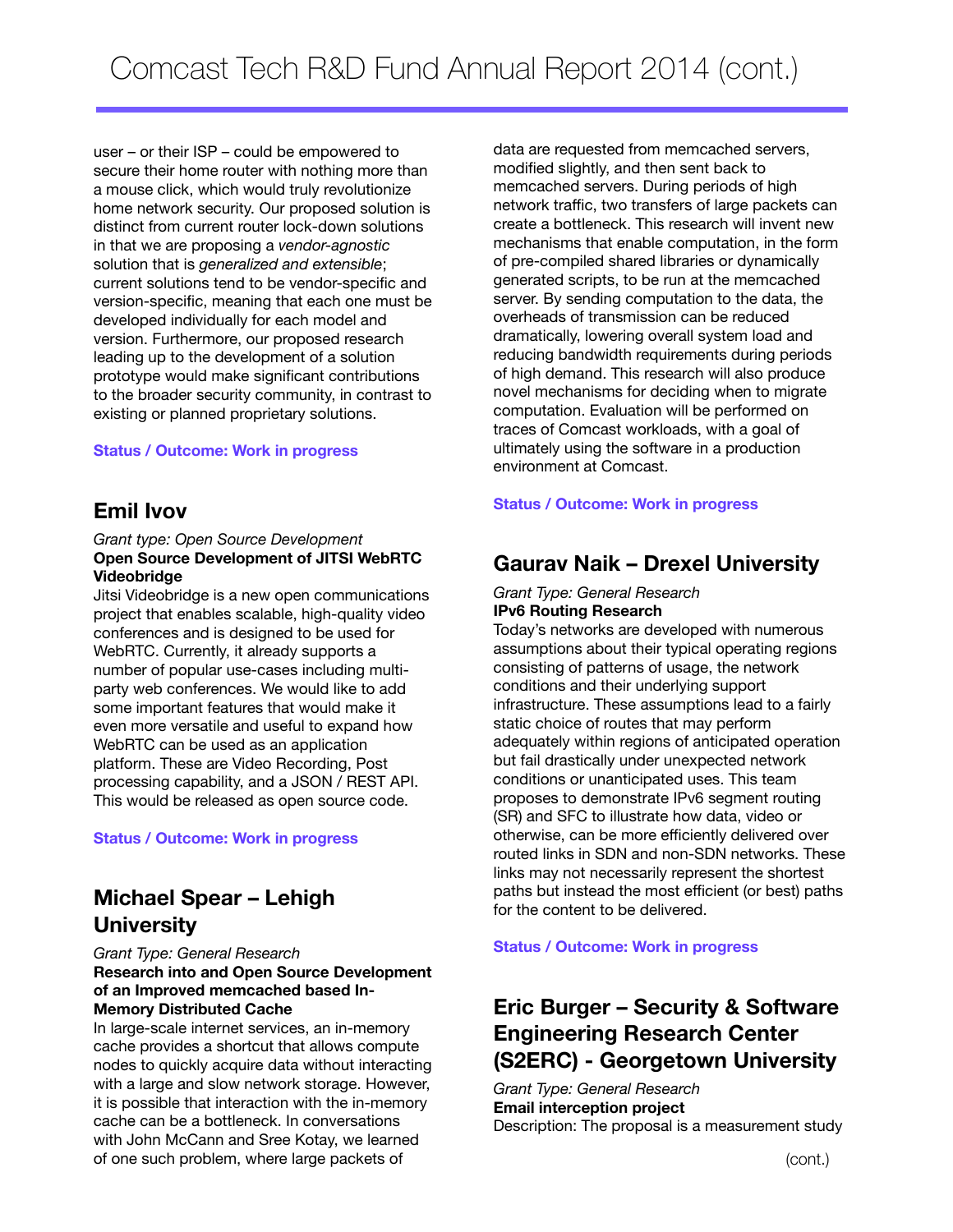of email interception. Since the content (and metadata) of intercepted emails can be trivially read, convention wisdom tells us that confidential information should never be sent via unencrypted emails. The proposed project explores whether such advice is actually prudent. We aim to answer the question "how often are emails actually intercepted on the Internet?" To determine the regularity of which interception occurs, we will transmit (false) emails whose content would be attractive to potential eavesdroppers, but are sent only between our own email accounts. In particular, our fake emails will contain URLs that purportedly contain sensitive information about mortgages, bank accounts, passwords, and shared files. The emails will be sent between geographically distributed email servers located through the globe, with embedded URLs that resolve to web servers under our control. Since the emails are sent only between our servers and are addressed to fictitious email accounts, any visit to one of the embedded URLs must be due to the (illegal) interception of our email.

**Status / Outcome: Completed, poster session proposed**

# **Manos Antonakakis Ph.D – Georgia Institute of Technology**

ultimately help us keep our customers informed<br>about security and privacy threats *Grant Type: General Research*  **Study on measuring the known-known and known-unknown in network security** Description: Development of a basic unit of measurement for defining the cyber security status of a network. The research proposal aims to assess the security level of Comcast's network and the impacts to the level stemming from advancements in botnets communication mechanisms. The methodology entails comparing known/unknown and benign/ malicious domains against Comcast's passive DNS data to generate a standardized measurement unit. The research is relevant because it will advise us as to the percent of malware/botnet traffic we are currently detecting using various security services (or not detecting). This in turn will help us tune our techniques, invest or divest from certain technologies and about security and privacy threats.

# **Geoff Huston – APNIC**

*Grant Type: General Research*  **IPv6 Study**

Description: Asia Pacific Network Information Centre (APNIC) is one of the five regional Internet registries. APNIC provides number resource allocation and registration services that support the global operation of the Internet. It is a not-forprofit, membership-based organization whose members include Internet Service Providers, National Internet Registries, and similar organizations. In addition to the many services that APNIC offers to the members in its regions, APNIC is world renowned for its efforts advancing, developing, and deploying Internet measurements, including those specific to IPv6 and DNSSEC. Their measurement platform, described below in greater detail, analyzes the deployment of IPv6 around the globe including adoption of IPv6 across the Comcast network. This proposal is proposed under the Comcast Tech Fund category: Measurement and Analysis. Preliminary measurement of Comcast by APNIC has already provided interesting and useful insight into various aspects of Comcast's IPv6 deployment including the types of IPv6 technologies that are being used by Comcast customers. This project will help advance the following: It will provide greater detail regarding where various transition technologies (tunnels like Teredo and 6to4) are being used within the Comcast network. It will provide an interface that Comcast can leverage to encourage customers to disable technologies like 6to4, targeting these specific users. It will also gather additional data to explore performance differences between IPv4 and IPv6 and assist with long-term deployment strategies.

#### **Status / Outcome: Work in progress**

# **Messaging, Malware and Mobile Anti Abuse Working Group**

*Grant Type: General Research* Description: Support for MAAWG attendance at the IGF in Istanbul to participate in ISOC organised Best Practice forum on Spam.

#### **Status/Outcome: Completed**